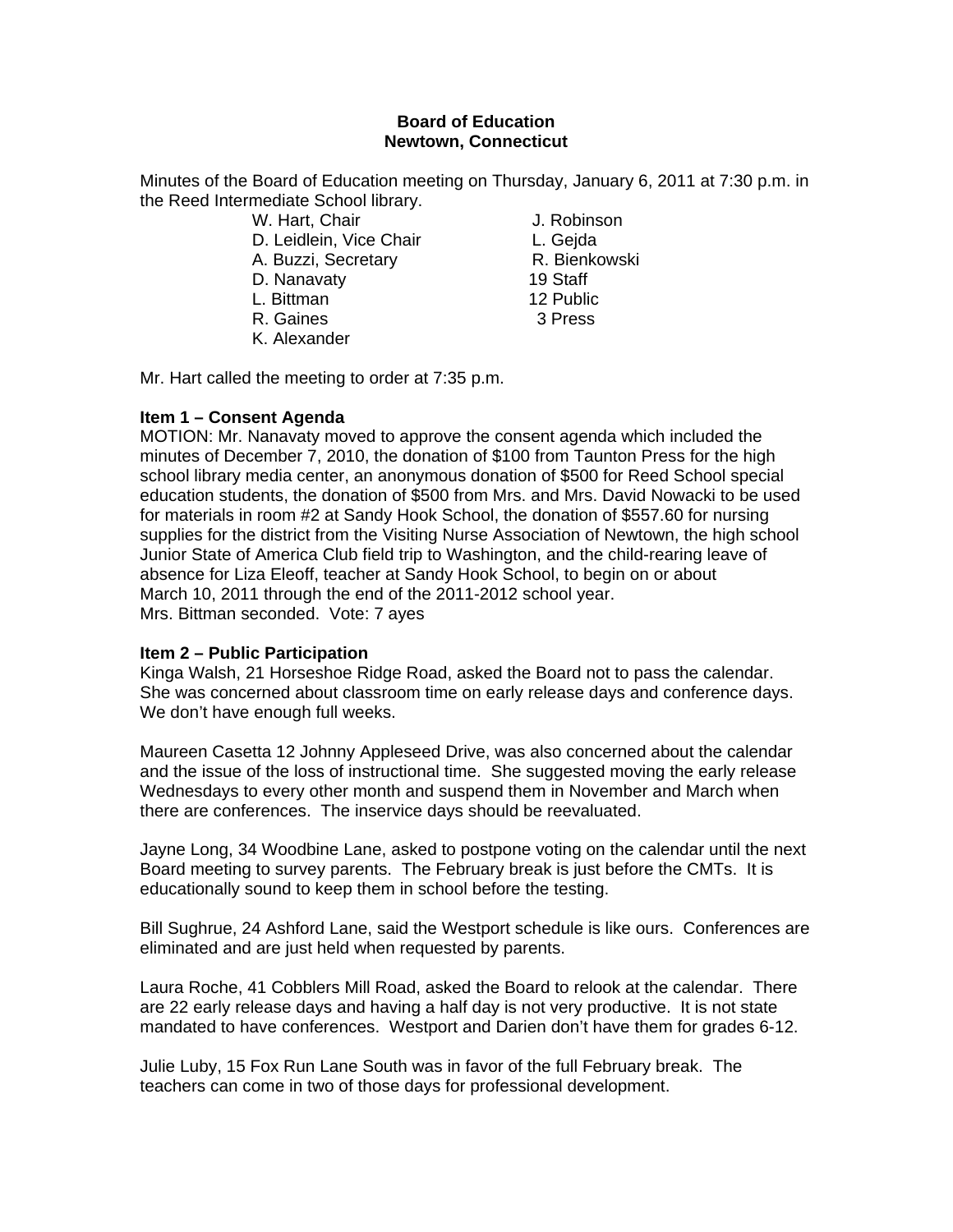#### **Item 5 – New Business**

#### Newtown Middle School Report:

Diane Sherlock introduced her leadership team consisting of Kathy Boettner, Wendy Bowen, Cathy Cincogrono, Bev Andracchi, Linda Dale Mulholland, Andrew SanAngelo, Nancy Maxwell, Maryann Bisson, Bob Rousseau, Jonathan Pope, Gino Heiter and Tina Welsh. A video was shown of the students and school activities. They spoke about academic performance, the quality of the middle school teaching staff and the expanding of work in the PLCs along with the various programs in the middle school.

## **Item 3 – Reports**

### Audit Report:

Mr. Hart said it hadn't been the practice of the Board to review the audit report with the auditor but felt we should make a practice of it each year. Pat Llodra and John Kortze joined the Board.

Joe Centifanti of Kostin, Ruffkess & Company spoke about the report which covers all funds of the Town. The federal and state governments have thresholds on certain grants. They look at transactions and compliance areas. He discussed the Board of Education recommendations. General ledger entries should be used. Regarding grants, they look more at processes and controls and cash management. Regarding budget transfers, the State statute requires transfers at a certain level need to be approved by the Board, which did not happen last year.

Mrs. Leidlein was concerned about what would happen if these recommendations were not followed and if it could affect the Town's ability to borrow money or our bond rating. Mr. Centifanti didn't know but it would have an impact because we weren't doing something on a fiscal basis that we are supposed to be doing.

Mr. Nanavaty asked what was done after the report was prepared. Mr. Centifanti files it with the State Office of Policy and Management and the State Department of Education.

Mr. Buzzi referred to the Board of Finance December 13, 2010 minutes where there was a discussion on how we would report our finances this year. We want to coordinate with the Board of Finance and other Town agencies that our reporting is consistent with them and do what is necessary for the Town.

Mr. Centifanti said you cannot spend without an appropriation. Transfers should happen first with funding in place.

Mr. Buzzi said the Board of Education is funded once a year and we have the discretion to spend money and alter how we spend it. Our end-of-year report for June 30, 2010 is consistent with our policy. We also have some flexibility. It is \$10,000 or 5% of the current account allocation. At the end of last year we had funds left over and decided to expend those funds on computers and Smartboards. What the Board did not do is have a motion to move the money to the appropriate object code for the computers. Appropriate motions need to be made so the June 30 report shows positive balances.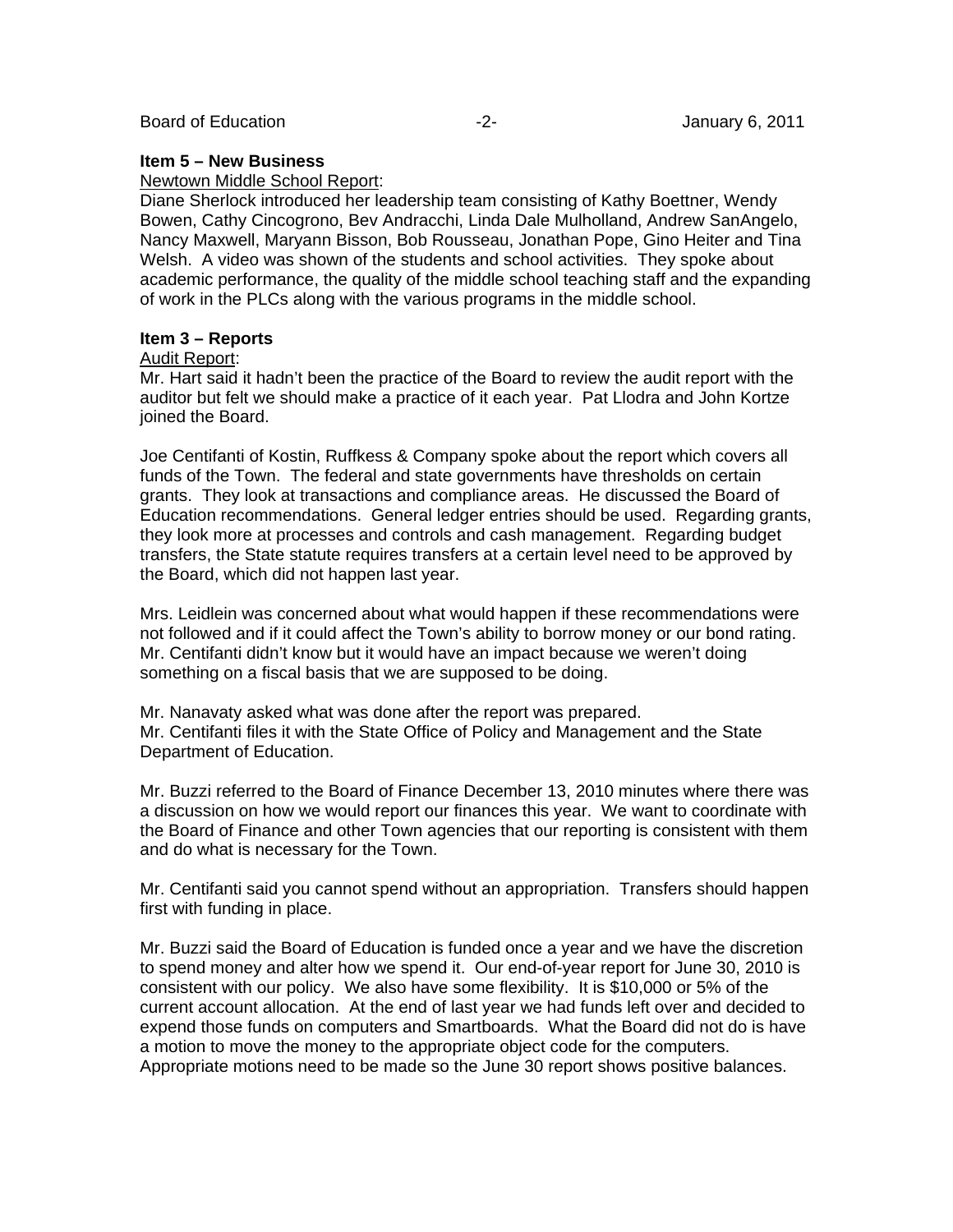Board of Education **-3-** Figure -3- Figure 1 and  $\overline{a}$  5-

Mr. Centifanti stated that the state says transfers above the limit have to be approved unless the money is needed for an emergency.

Mr. Bienkowski said that often times you don't know until June if you will have any deficits. We can't predict electricity costs. He is concerned with the comment that money needs to be in place before we spend it. The appropriation is the money we need to spend from other accounts. The deficits will be offset by the excess cost grant and other revenues coming in. We need to put something in our policy to address this.

Mr. Hart said in the statute there is a provision to allow emergency transfers to be approved by staff because the Board cannot meet.

Mr. Centifanti said regarding unexpected special education expenses, he prefers us to put the money in the grant fund and use it from there. He agreed with Mr. Bienkowski's comments.

Mr. Buzzi said we are not overspending our appropriation. We have consistently returned money to the Town. Last year it was \$155,000. Regarding the state statute that requires us to have transfers, any board may transfer funds to pay for other items. He asked Mr. Kortze if they discussed this at his board meeting. We are going to discuss a possible change in our policy. He asked him to ask his bond person about this issue.

Mrs. Leidlein was concerned that those who establish our bond ratings would see us as an unfavorable risk if we didn't follow the transfer recommendations. Mr. Centifanti said it is something they could consider but he couldn't quantify what they would do.

Mr. Nanavaty said the report doesn't indicate Newtown is not compliant. The budget transfer is a recommendation.

Mr. Centifanti stated we aren't doing what we are supposed to be doing.

Mrs. Bittman asked for specific examples of what we should do. At the meeting we gave money to the Town and then used money to purchase the items.

John Kortze said the Board of Finance has been concerned about this. He passed around our policy, the September 7 minutes of our meeting regarding transfers and the June 30 year-end financial report. It shows three accounts in deficit. There is a fiduciary issue, a legal issue and the issue of the audit. Transfers used to be explained. We don't want to have a finding on our financial statement. This needs to be corrected.

Mr. Hart asked for a recommendation for the 2009-10 financial report. Mr. Centifanti said the procedural issue is to vote for transfer approval. Mr. Kortze stated it would be good to clean up the books.

Mr. Kortze asked Mr. Bienkowski if he could have a contingency line item in the budget for the purpose of a risk item. The Board of Finance would like to understand why there would be a risk in an item.

Regarding items one and two, Mr. Bienkowski said we would just add the cafeteria and custodial fund to the ledger. The grants are being reviewed with Dr. Gejda and Dr. Regan.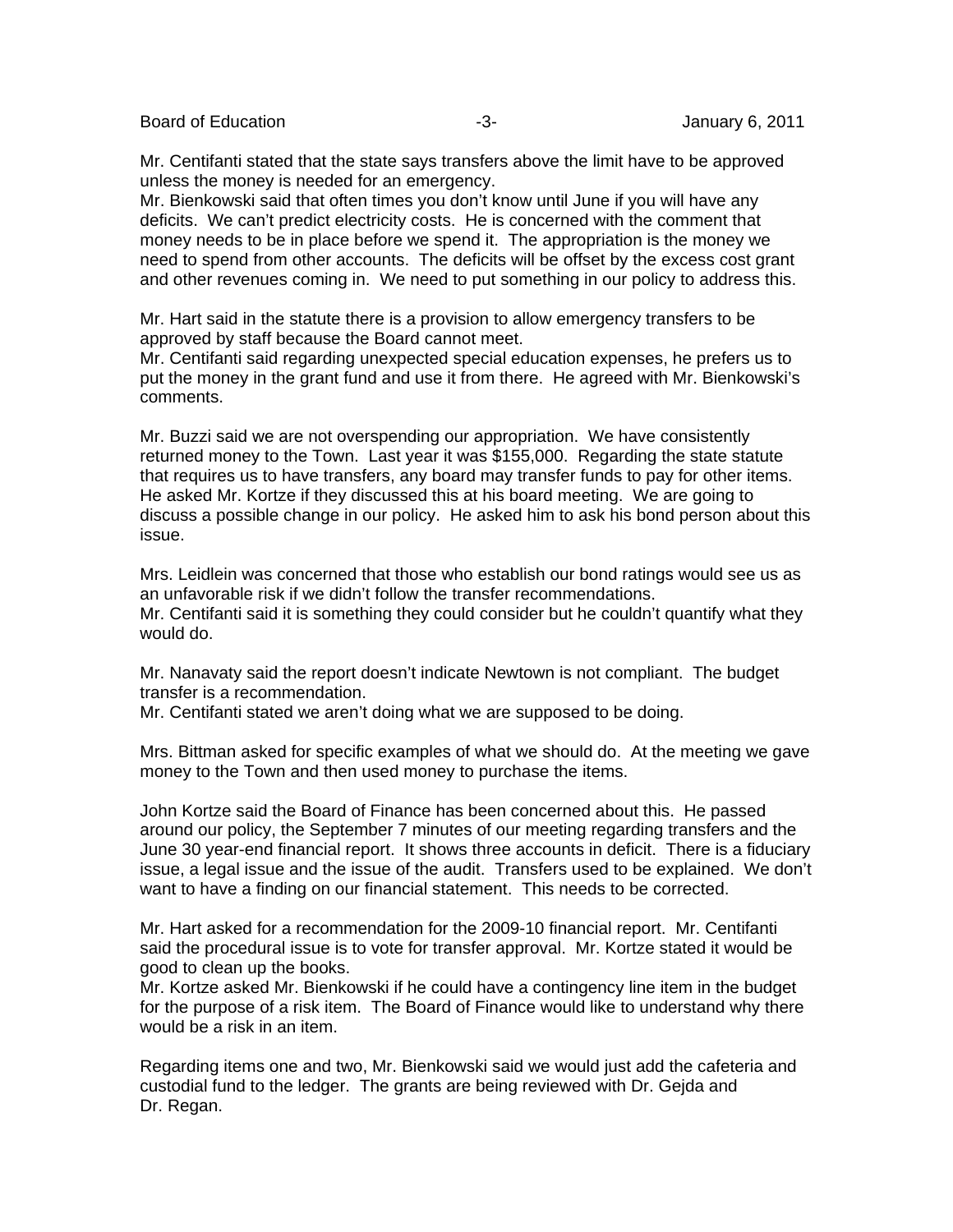### Board of Education **-4-** Figure -4- **January 6, 2011**

Mr. Hart recommended putting the policy on the agenda for the next meeting on January 25.

Mr. Buzzi said he and Mrs. Bittman have to meet first and meet with Mr. Kortze to provide information on their policy.

## Correspondence:

Mr. Buzzi said there was correspondence from Laurie Carerro, Bill Sughrue and Carla Kron, and a letter to Cate Brainard from the Womens Center of Danbury.

## Chair Report:

Mr. Hart said he and Dr. Robinson are putting together a video on the budget process. Tom Mooney was taped this week and spoke about Connecticut law.

## Superintendent's Report:

Dr. Robinson provided a list of the work that was done by the custodial and technology departments over the break.

There are two upcoming events for the Board. We would like a follow-up session to the previous CABE retreat and also an FOI information session with Tom Hennick prior to the start of a Board meeting.

Facilities Committee: There was no meeting.

#### Financial Report:

MOTION: Mr. Nanavaty moved to approve the financial report for the month ending November 30, 2010. Mrs. Leidlein seconded.

Mr. Bienkowski said we had to extend the rental for the high school modulars. There are no reasons for transfers at this time. An update was added on the maintenance projects.

Mr. Nanavaty asked if he approached the Town for assistance for the middle school driveway repairs.

Mr. Bienkowski said he would check with Mr. Faiella. It depends on what Mr. Hurley has to do because he usually puts a contract out on work like that.

Mrs. Leidlein asked what extra costs we have incurred from the high school delay transporting students to other facilities for sports. How will that show in financial report. Mr. Bienkowski said the funds are coming out of the increase in play to participate fees.

Mr. Hart stated we want to have a full accounting of the delays and any extra maintenance work. A running report should be produced and updated as an addendum to the financial report.

Vote: 7 ayes

# **Item 4 – Old Business**

## High School Expansion:

Dr. Robinson said the move is scheduled for Saturday. Supplies started to be moved on Monday.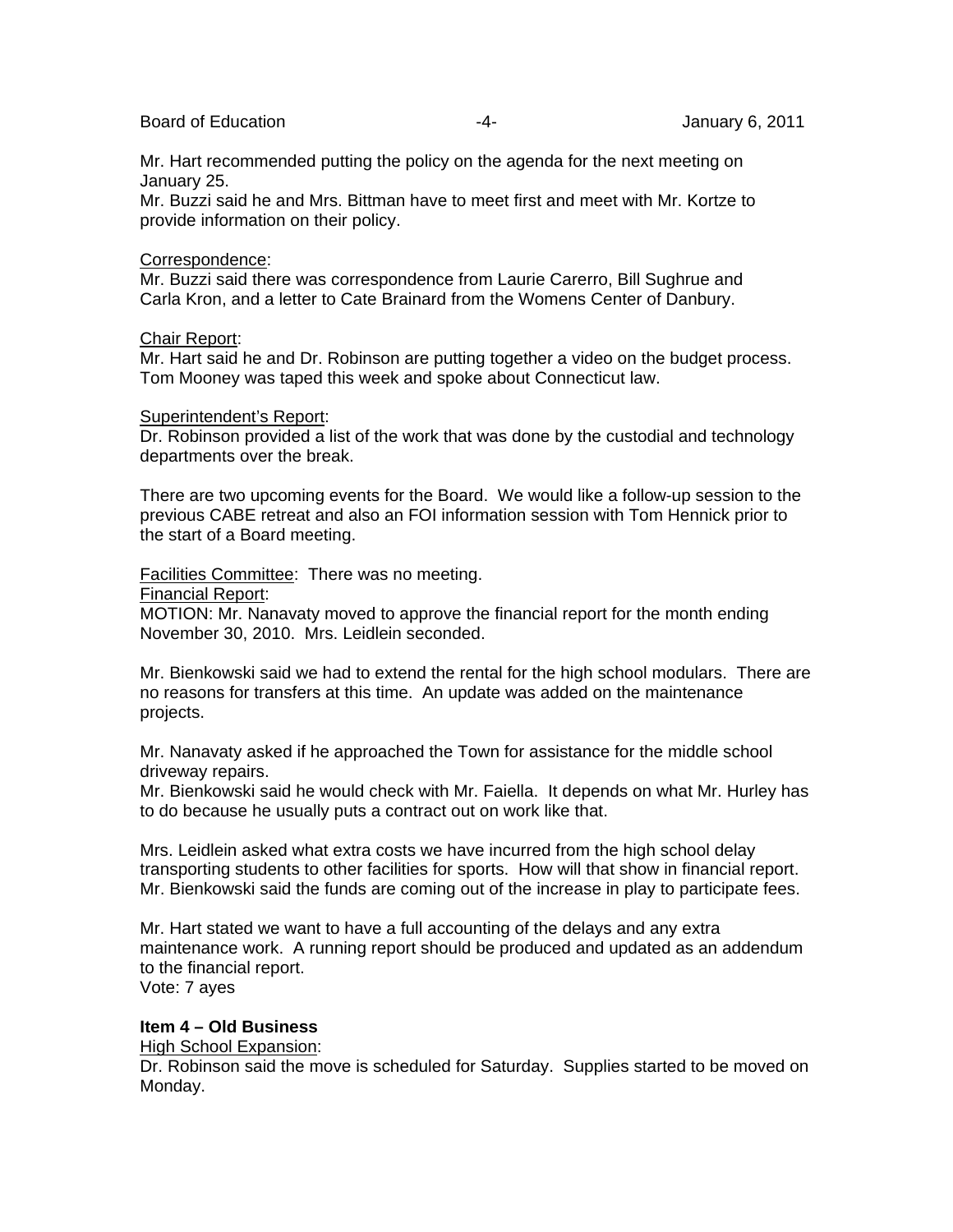Mr. Hart said people started expediting things to get work complete. There were eight critical level one items which have been completed except for some in the culinary section.

## Board of Education Goals for 2010-2011:

Dr. Robinson broke the goals down into action items. Each member will take a goal and she requested input on any changes or additions.

# **Item 5 – New Business (continued)**

Calendar for the 2011-2012 School Year:

Dr. Robinson spoke about the calendar committee that worked on calendars for the next two years. The area superintendents are looking at developing a regional calendar so we are just looking at next year's calendar for approval. They felt that the former committee eliminating Veteran's Day has been a positive decision along with Columbus Day. There was much discussion on the February break because of lack of continuity of instruction and because students were out of school some days of both weeks. She took the conference day schedule to the administrators. They took the drafts to their constituencies for their opinions.

Mrs. Bittman referred to the original survey regarding the February break where most wanted a long weekend. She asked if we could not have the early dismissal day on September 7.

Dr. Robinson said we have no ability to do ongoing professional development days. Election Day is the only other PD day. We need to have time on the shortened days to bring grade level teachers together for writing. We also need to do vertical planning which is done on the early release days. We can't do it after school because schools are out at different times.

Mrs. Bittman asked how often we have to bring in substitutes when teachers are out attending workshops.

Dr. Robinson said Dr. Gejda is working on that information. Teachers must attend PPT meetings using a substitute. A group of middle school teachers just started on the PBIS model with state training during the day which will require substitutes for them.

Mrs. Bittman said we need that information documented. What are we doing compared to what the state is mandating? She doesn't feel we need the February break.

Mrs. Leidlein asked if it was possible to have the April 4 early release day moved to April 5 because there is no school on April 6. People are struggling with child care issues. Also, instead of June 6, move the early release day to the last day of school. She seconded Mrs. Bittman's thoughts on not having the full week for February break. We had asked parents for their input before.

Dr. Robinson said we had a large committee who discussed this for many meetings. If you start making decision changes we will have trouble getting people for these committees.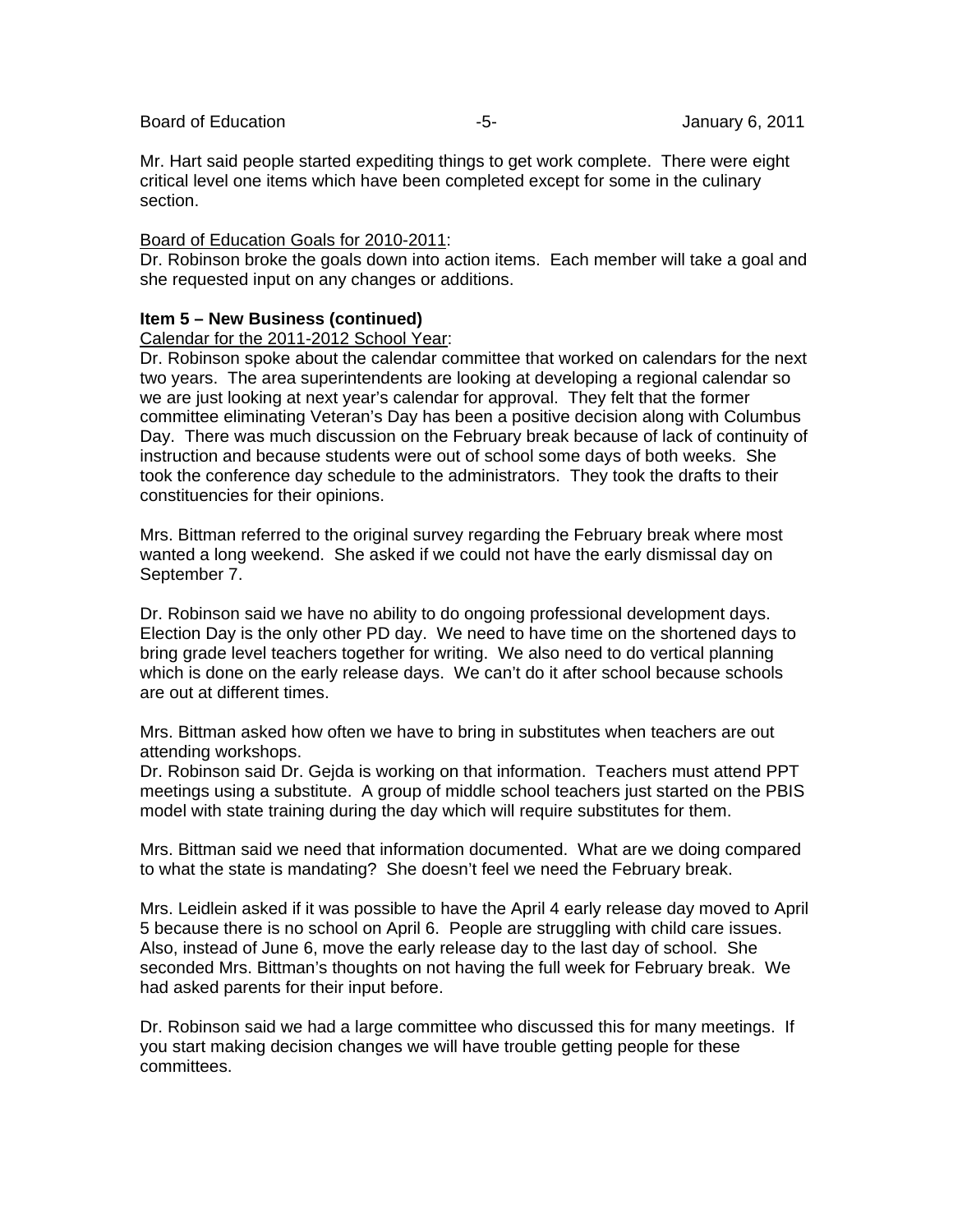Board of Education **-6-** Figure -6- Figure 1.1 Application of Education and Tanagers -6-

Mr. Hart noted there were no Board of Education volunteers for this committee. These people invested a lot of time so we owe them some respect and the benefit of the doubt. Mrs. Bittman agreed but the parents who took the survey don't want to be disregarded.

Mr. Nanavaty wants to keep the February vacation. The half day on December 23 could be a PLC. He asked if the half day on November 23 was contractual. Why is December 23 a half day? These two days could be for PLC's. At the December 7 meeting there was information requested about the early release days such as to quantify the costs if teachers come in one Saturday per month, information if this work has been effective, incremental reports on the changes and how much professional development time is mandatory, how much is voluntary and the impact before we start the program. This Board needs to be understanding to the parents. Finding day care is difficult. Maybe we should do a Wednesday early release every other month. How is this affecting the students?

Mr. Buzzi said we need the data before we make a decision. Parents are trying to comply with the early release days and they are concerned that no one can be home with their children. The goals of the program are valid goals but we have to look at some alternative to achieve those goals. This is a burden on the community.

Mr. Gaines said the information we requested would be helpful for the parents also. What are the CMT dates?

Dr. Gejda said they are March 5 through 29. The testing doesn't extend throughout the month.

Mr. Gaines suggested eliminating the September early release day, move the January 4 day to December, the April 4 day to April 5 and June 6 to the last day of school. This gives some relief to the parents. Regarding conferences, the State statutes only requires two days.

Mr. Alexander said we can get comments from parents on both sides. He's not sure if the community knew there was a committee. It would help to know why the committee made their decisions.

It was decided that the Board would make decisions on the calendar when they get the information they need.

Dr. Gejda said there would be financial information at the next meeting along with the cost of bringing all our staff in on a Saturday.

## **Item 6 – Public Participation**

Carla Kron, 4 Clapboard Ridge Road, said no one asked for her PTA input on the calendar. She is proud of our China initiative with a number of our students going there in April.

Susan McGuinness Getzinger, 31 Little Book Lane, said she was involved in a 504 hearing and asked for FOI information.